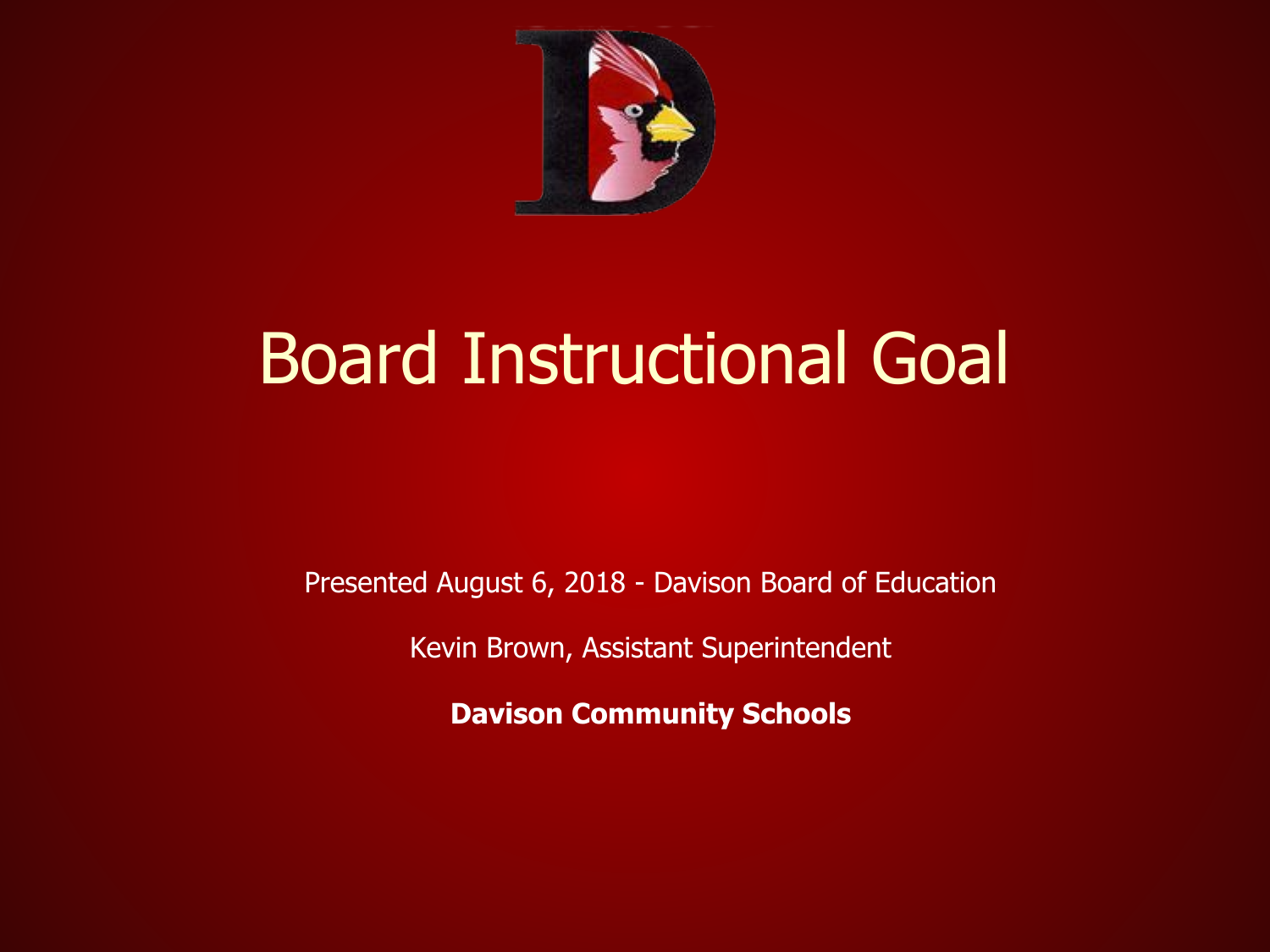**Goal:** All students will achieve academic success through quality instruction and support.

Measures: 1. Michigan state test of educational progress (M-Step) 2015 2. SAT (replaced the ACT in 2016)

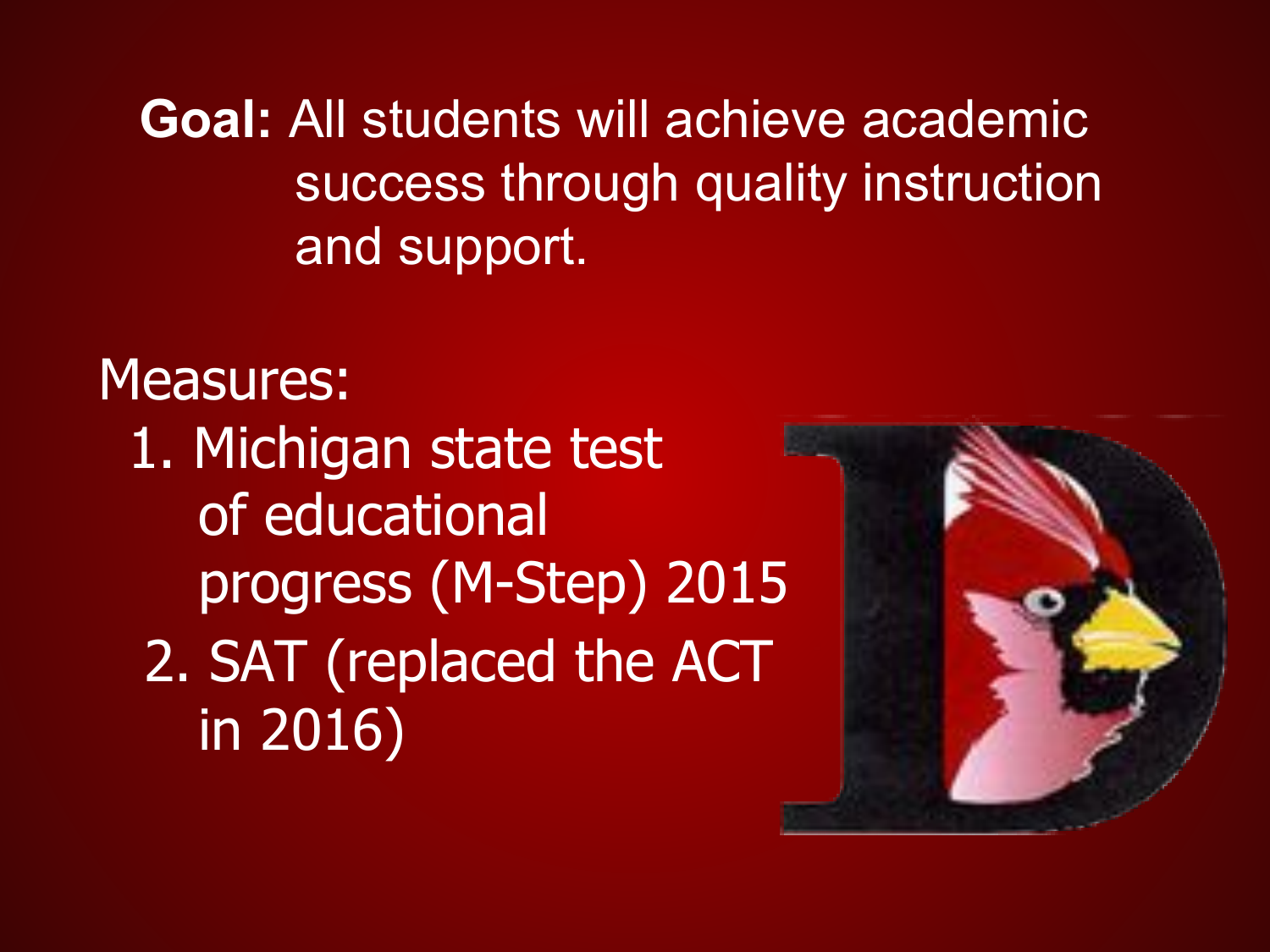. The percentage of students achieving satisfactory performance on all subtests of the M-STEP, including the SAT, will annually rank among the top 10% in the State of Michigan. (Aligns with former Superintendent Whiston's vision of 10 in 10)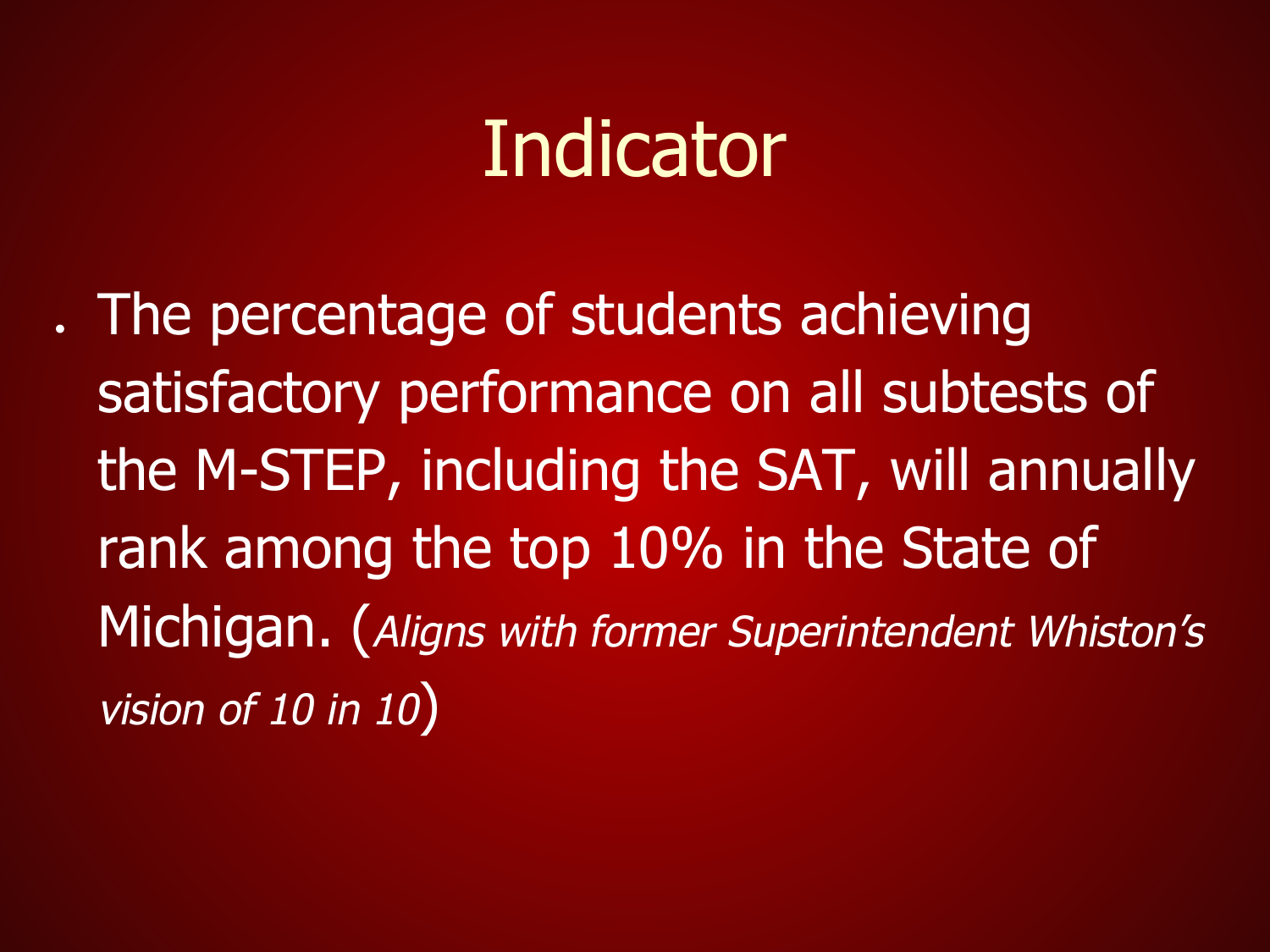• Student academic performance on Michigan standardized tests will show improvement gains over time. Beginning in 2015 with the new state assessment, M-STEP, there will be a visible upward trend in proficiency levels in all areas based on a minimum of three consecutive years of data.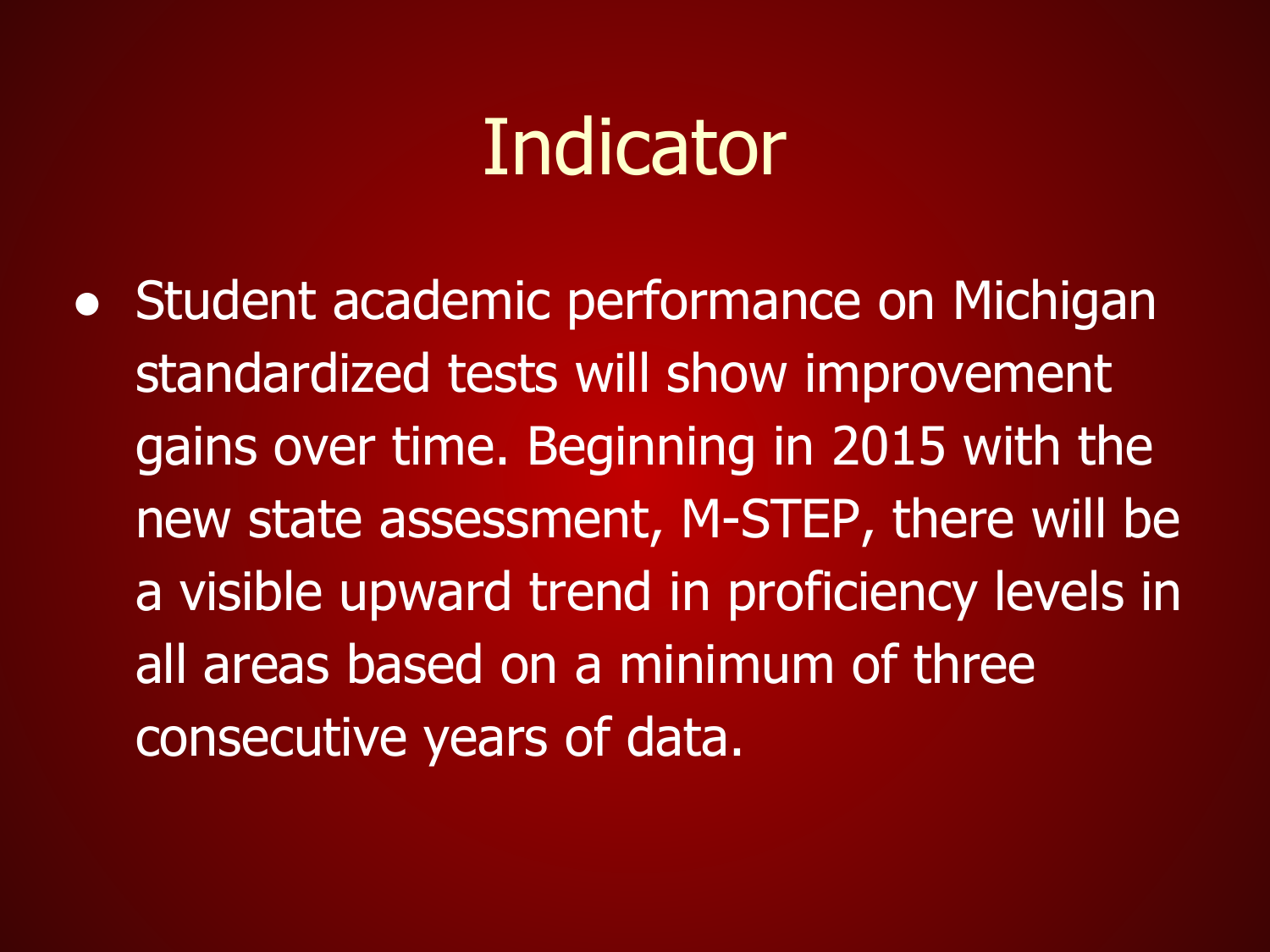• All students will show appropriate (year for a year) annual growth based on state standardized test data. The percent of students making average or above average annual growth (cohort data) will annually rank among the top 10% in the State of Michigan.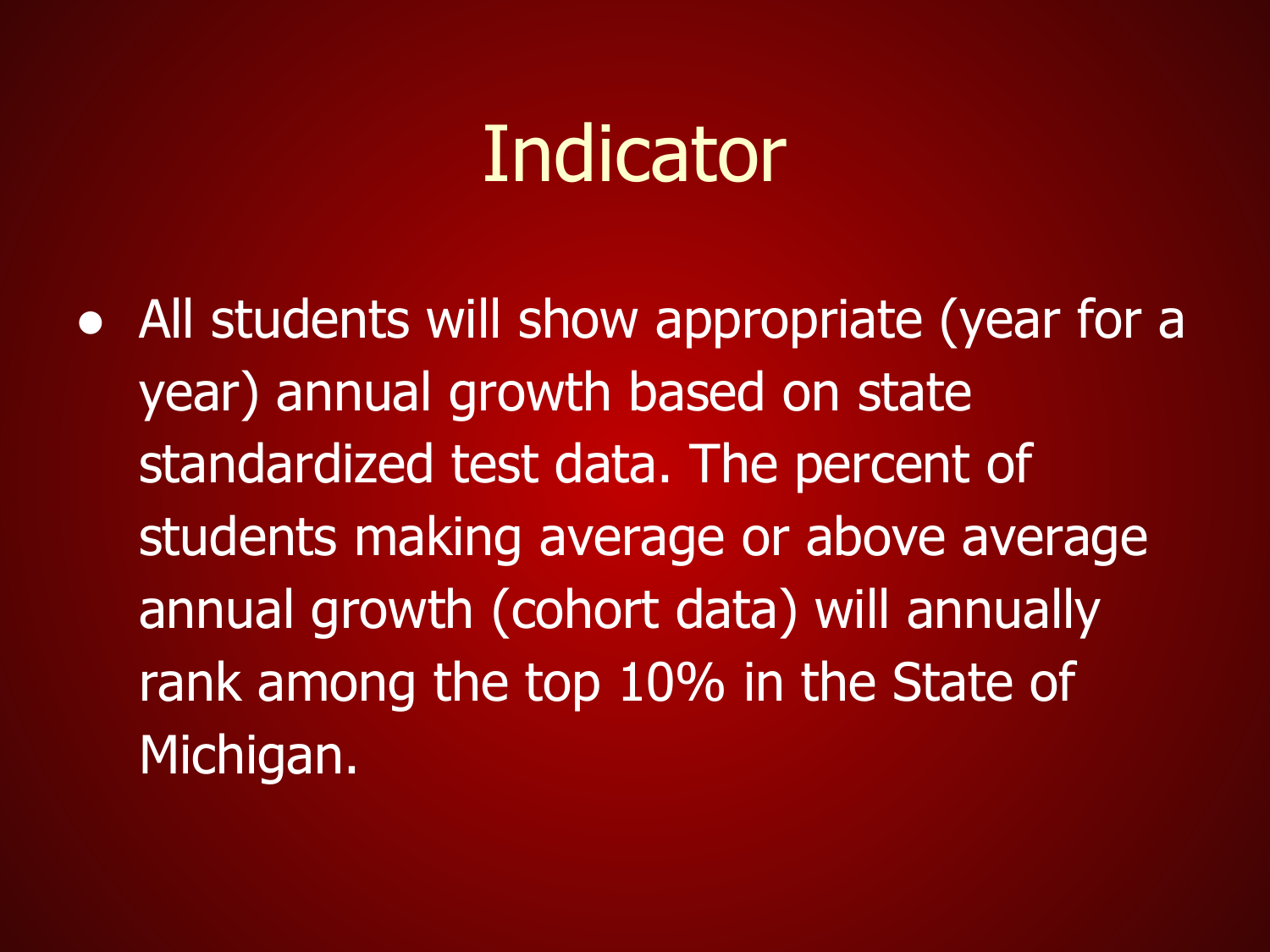How does the state measure growth on the M-Step/SAT?

- Below average growth for students with an SGP below the 30<sup>th</sup> percentile,
- Average growth, students with an SGP from the  $30<sup>th</sup>$  to the  $69<sup>th</sup>$  percentile, and
- Above average growth for students with an SGP at or above the 70<sup>th</sup> percentile.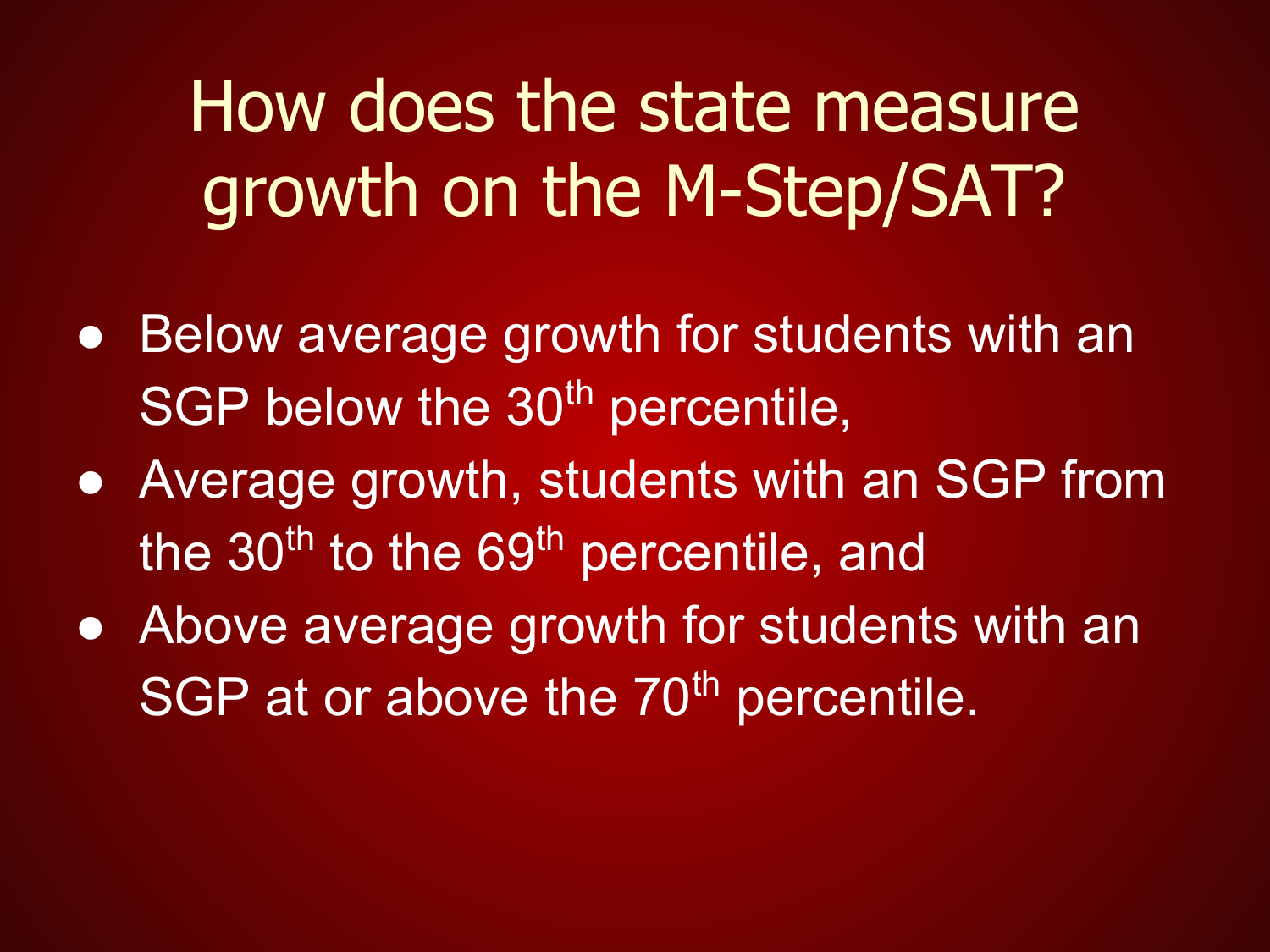- . 90% of all students enrolled in Davison High School will graduate in four (4) years.
- . Davison Alternative Education High School will graduate in five (5) years.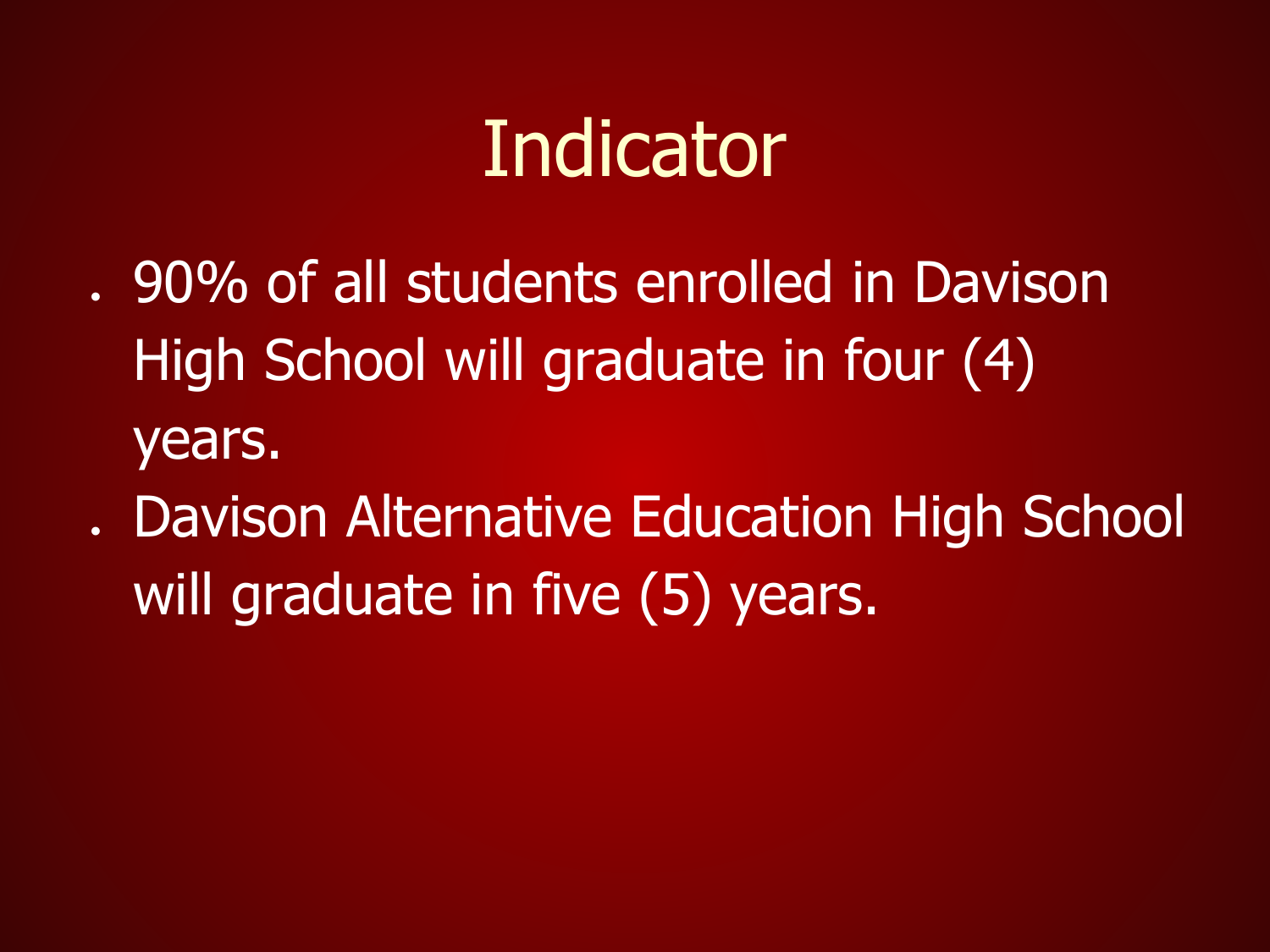- Teachers will be provided with professional development based on best instructional and assessment practices aligned with the District School Improvement Plan and the Five Dimensions of Teaching and Learning Instructional Framework.
- Teachers will implement these best instructional and assessment practices in their daily instruction.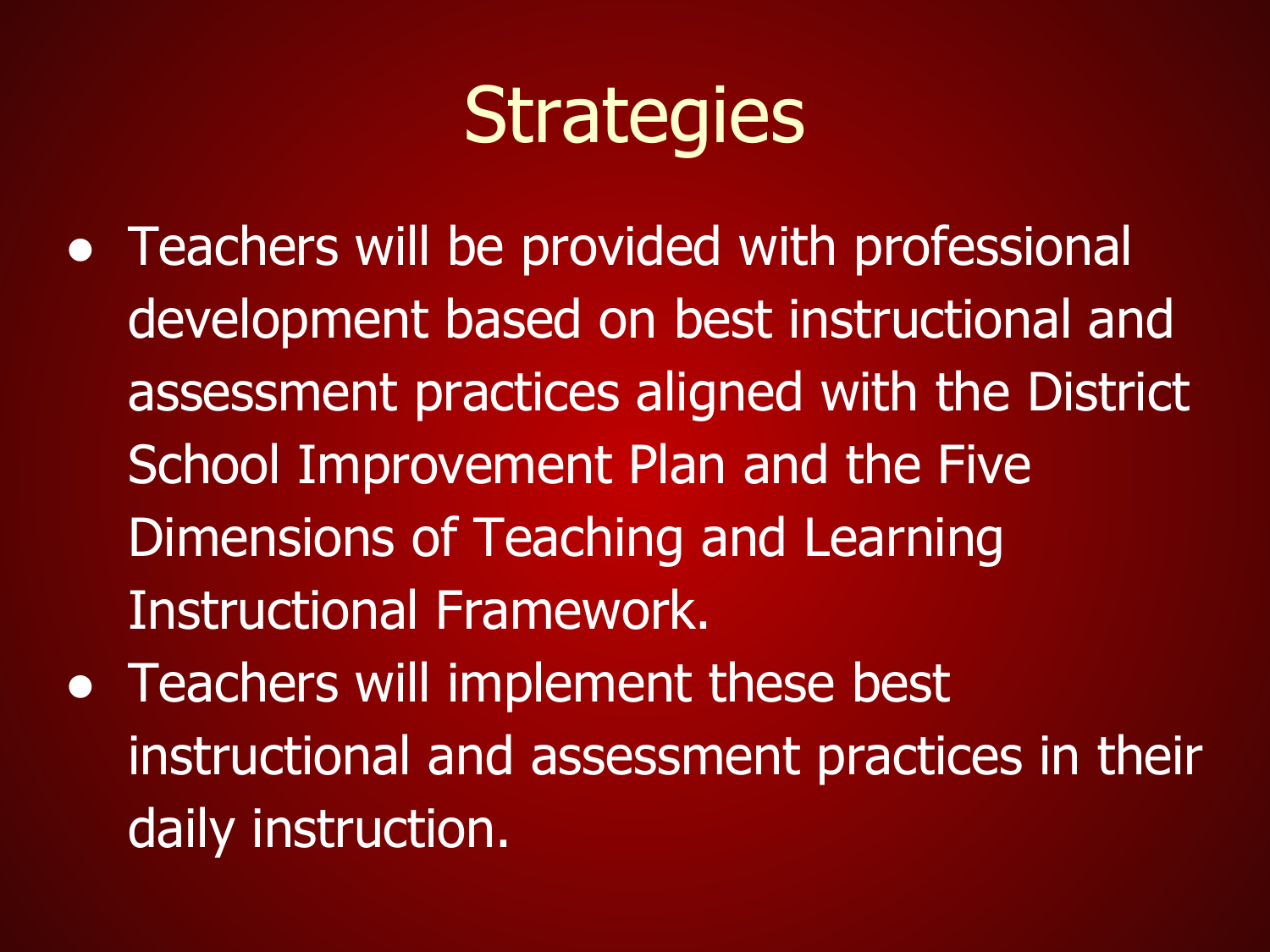#### Best instructional practices shall include, but not be limited to:

- Curriculum aligned to standards Principals and coordinators are ensuring our ACC curriculum is aligned to Common Core and/or Michigan standards and developing comprehensive curriculum maps including common assessments
- Renewed focus on Balanced Literacy and the implementation of Readers/Writers Workshop
- **Focus on Learning Targets, Success Criteria and** Formative Assessment
- Numeracy Strategies (Number Talks) and Guided Math
- Instructional Coaches Math and Literacy Specialists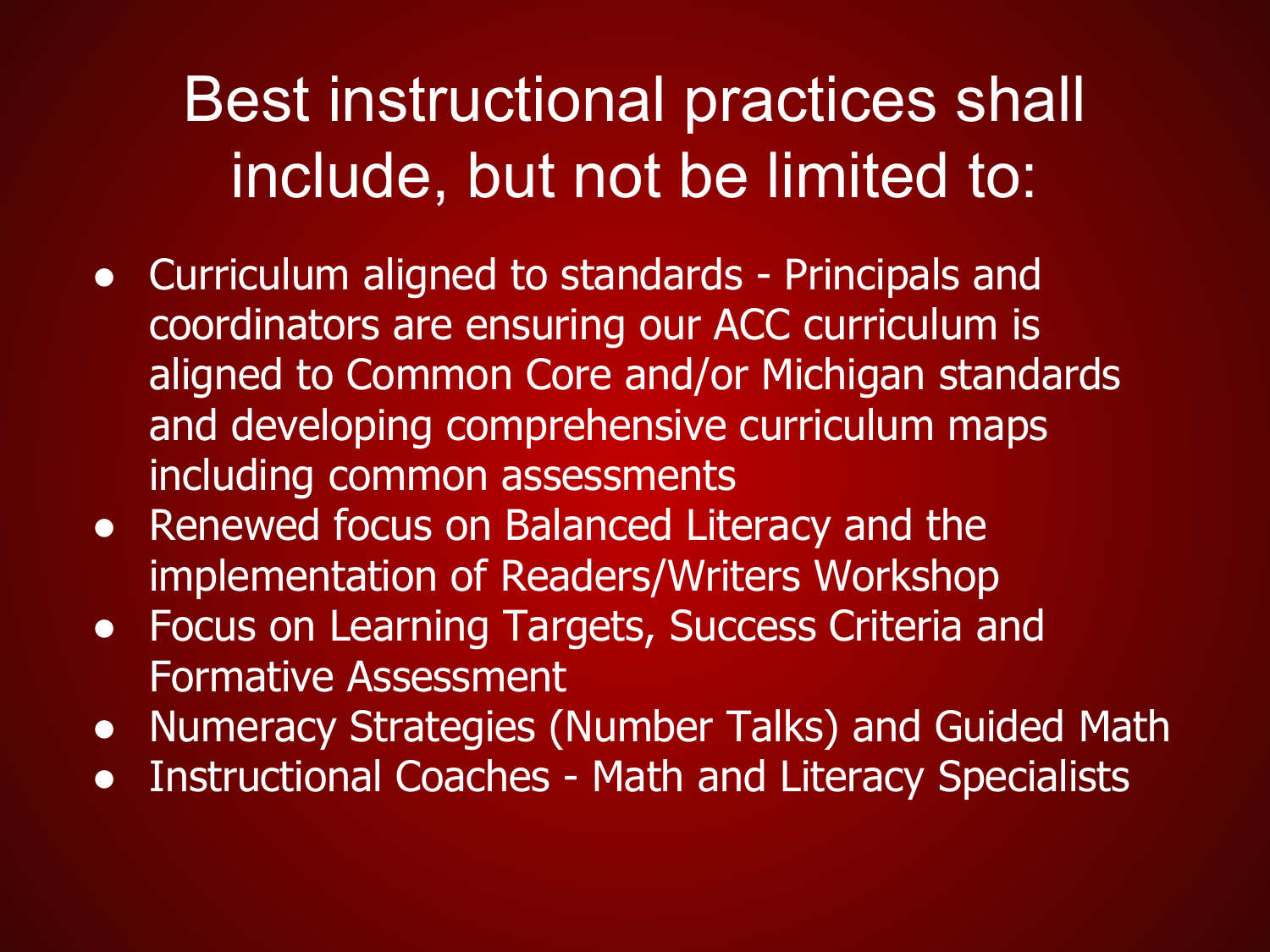

#### Board Resource Goal

Presented August 6, 2018 - Davison Board of Education

Leslie Young, Director of Business Services

**Davison Community Schools**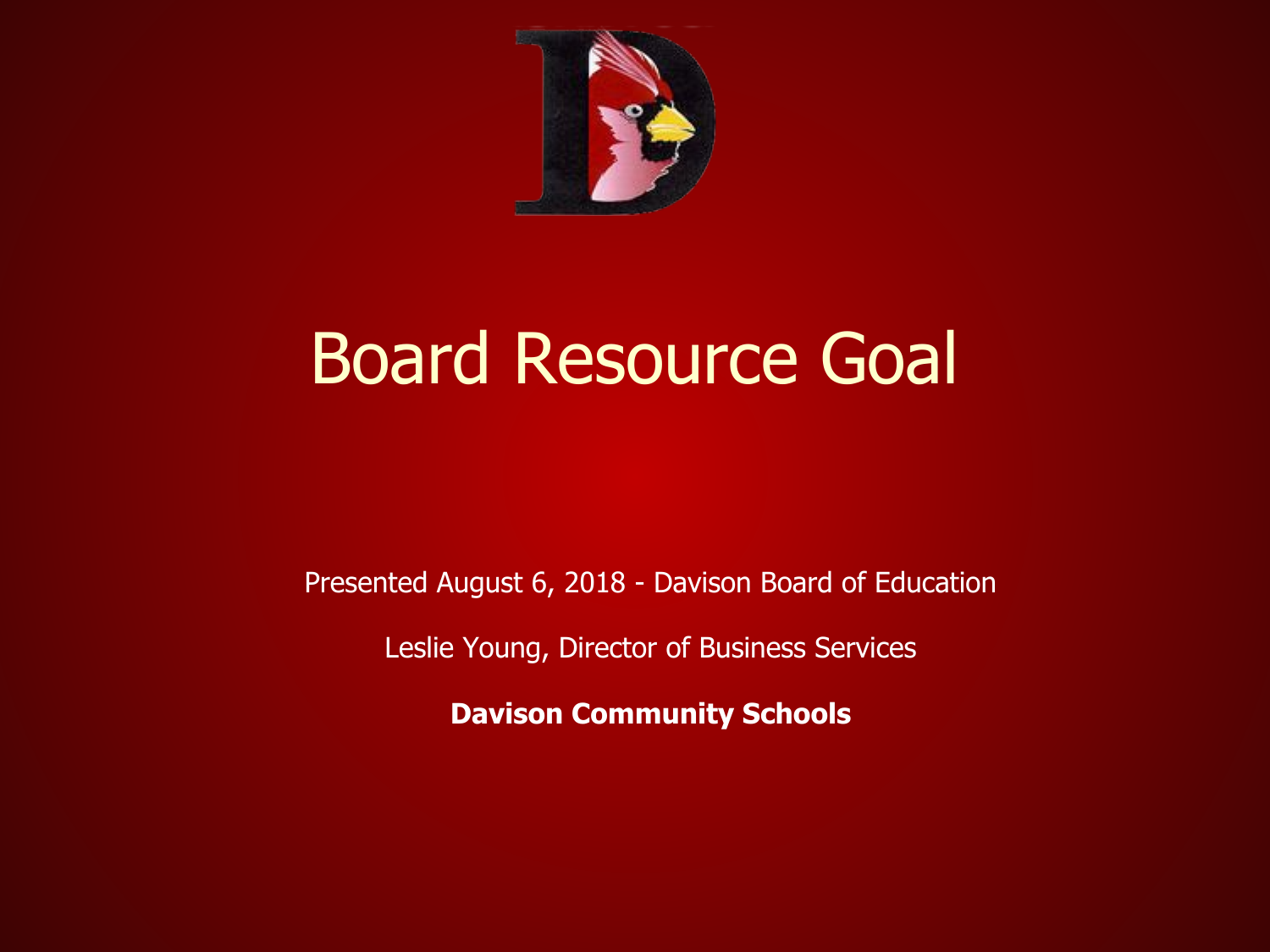#### **Goal:** Davison Community Schools will maximize its resources

#### Measures:

○ Fund Equity will remain at 12% or more of expenditures



- Community use of facilities will increase over prior year
- Parent satisfaction with transportation safety and services will be at or above 90%
- Annual district costs for operations and maintenance services will not exceed the baseline 2016/2017 expenses
- Reach and maintain a 25% cost avoidance of utility expenses from our baseline 2010/2011 expense data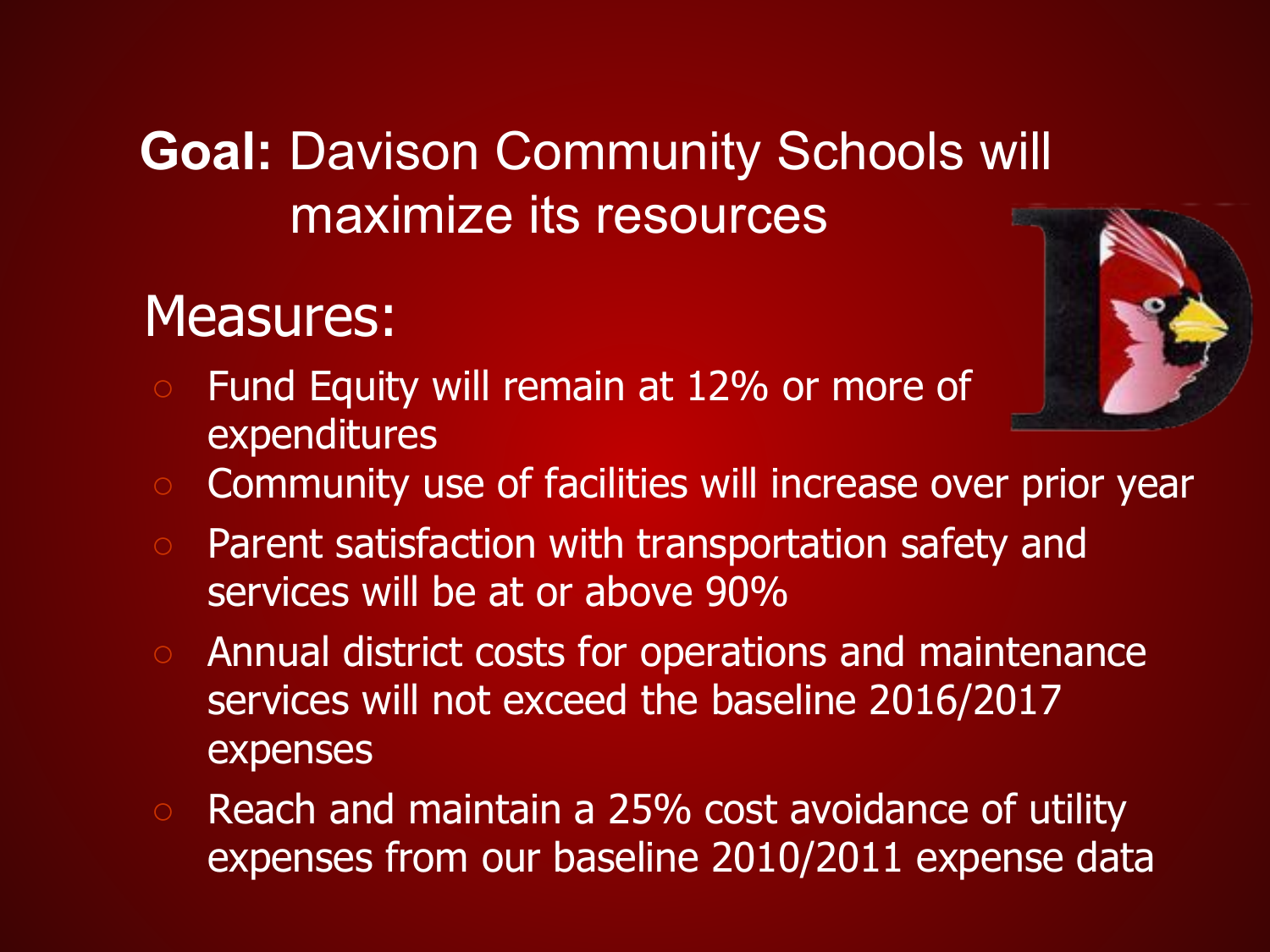- Fund equity in General Fund will remain stable while continuing to provide high quality instructional and supporting services
- Use of facilities by community groups will increase

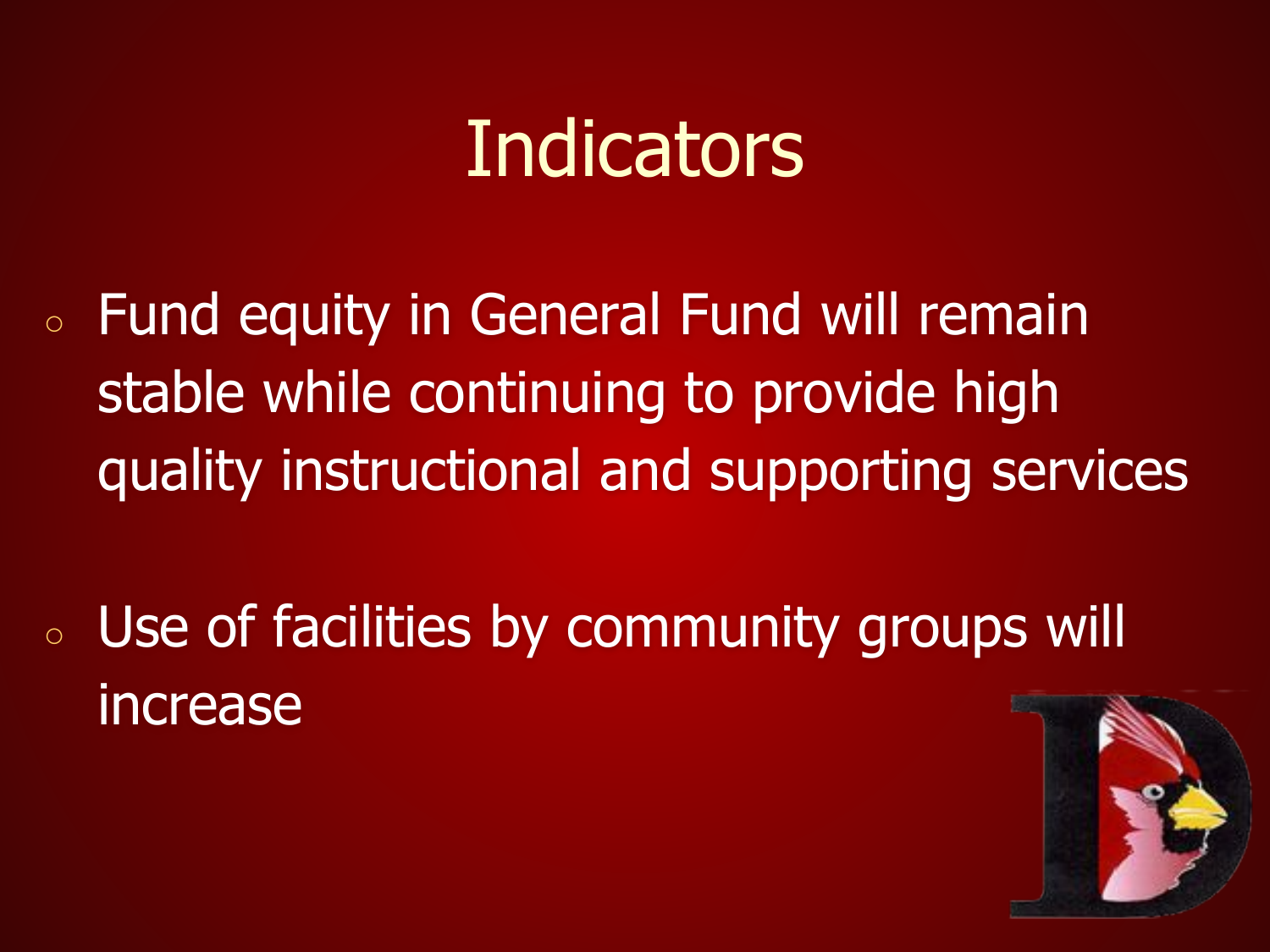○ Transportation services will improve

- Custodial and maintenance programs will improve
- Energy usage will continue to be monitored to maintain cost avoidance

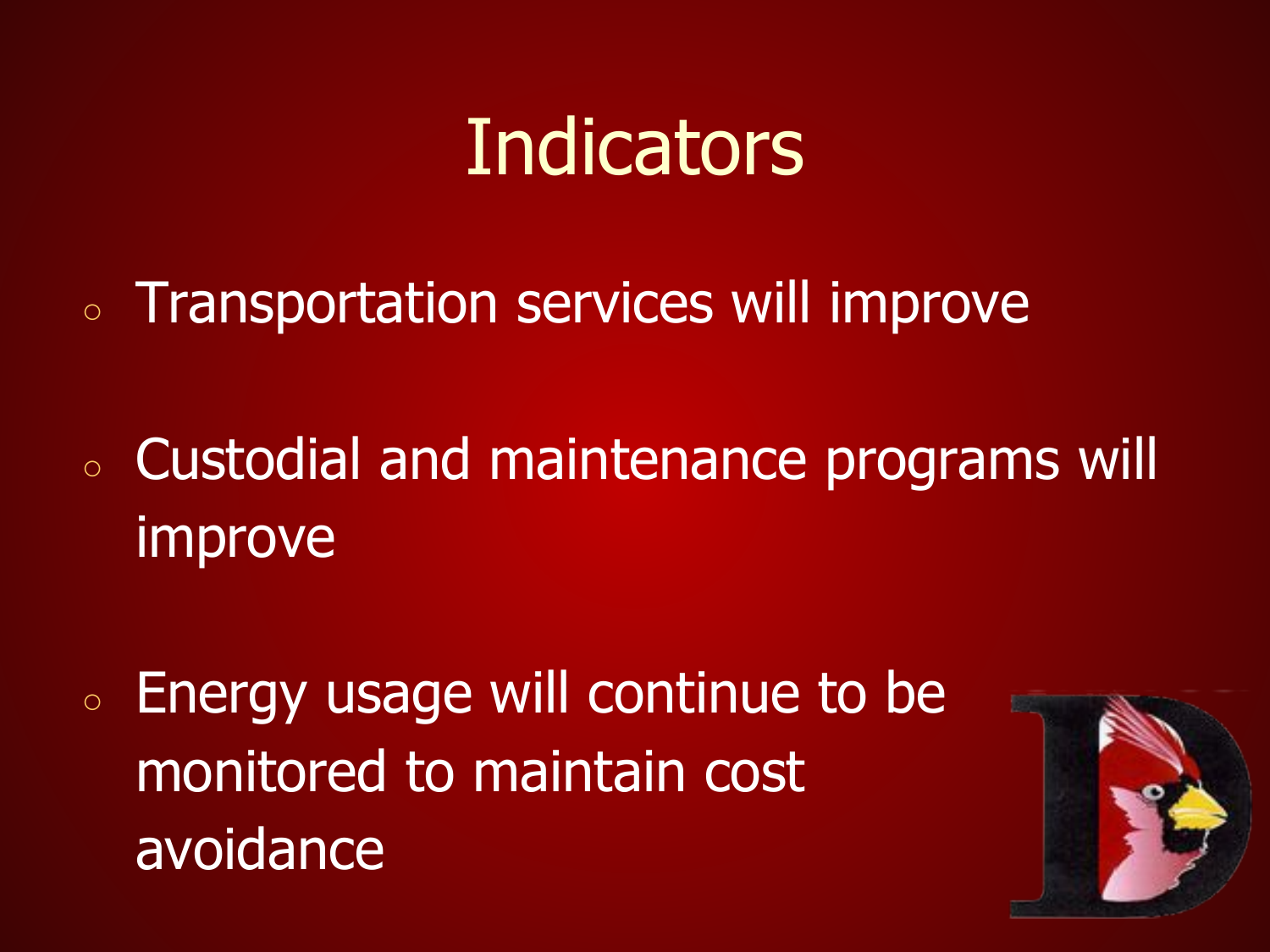- Continued emphasis on preserving fund equity of at least 12% will help maintain financial stability
- Prior school year data will be used to reference Community Facility Usage
- The District will continue to monitor the program scheduling software implemented in 2016-2017 to ensure an increase in district wide facility usage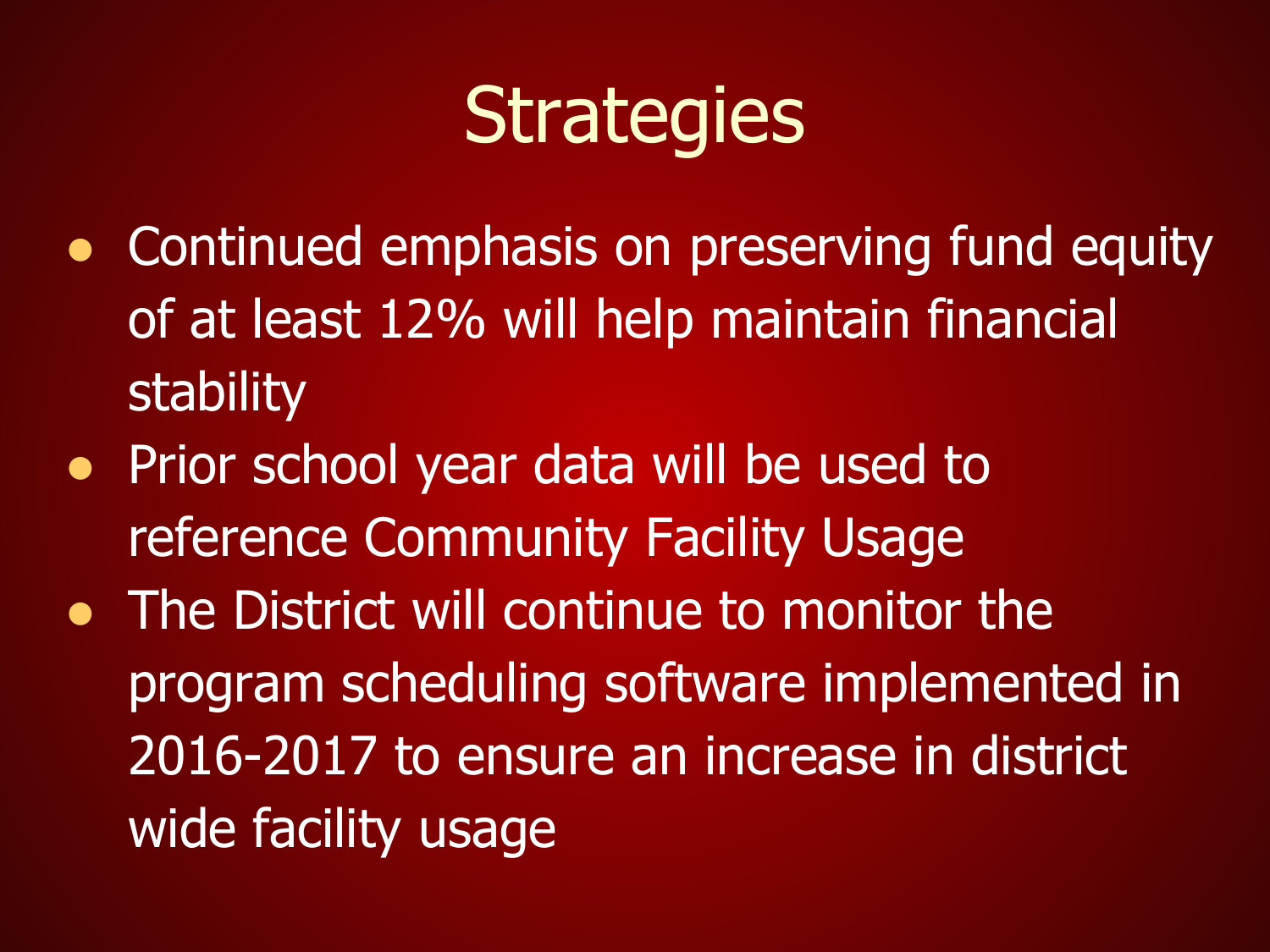• The District will continue to monitor programs that allow the Transportation Department to focus on safety, consistency and student behavior expectation to help maintain and improve parent satisfaction

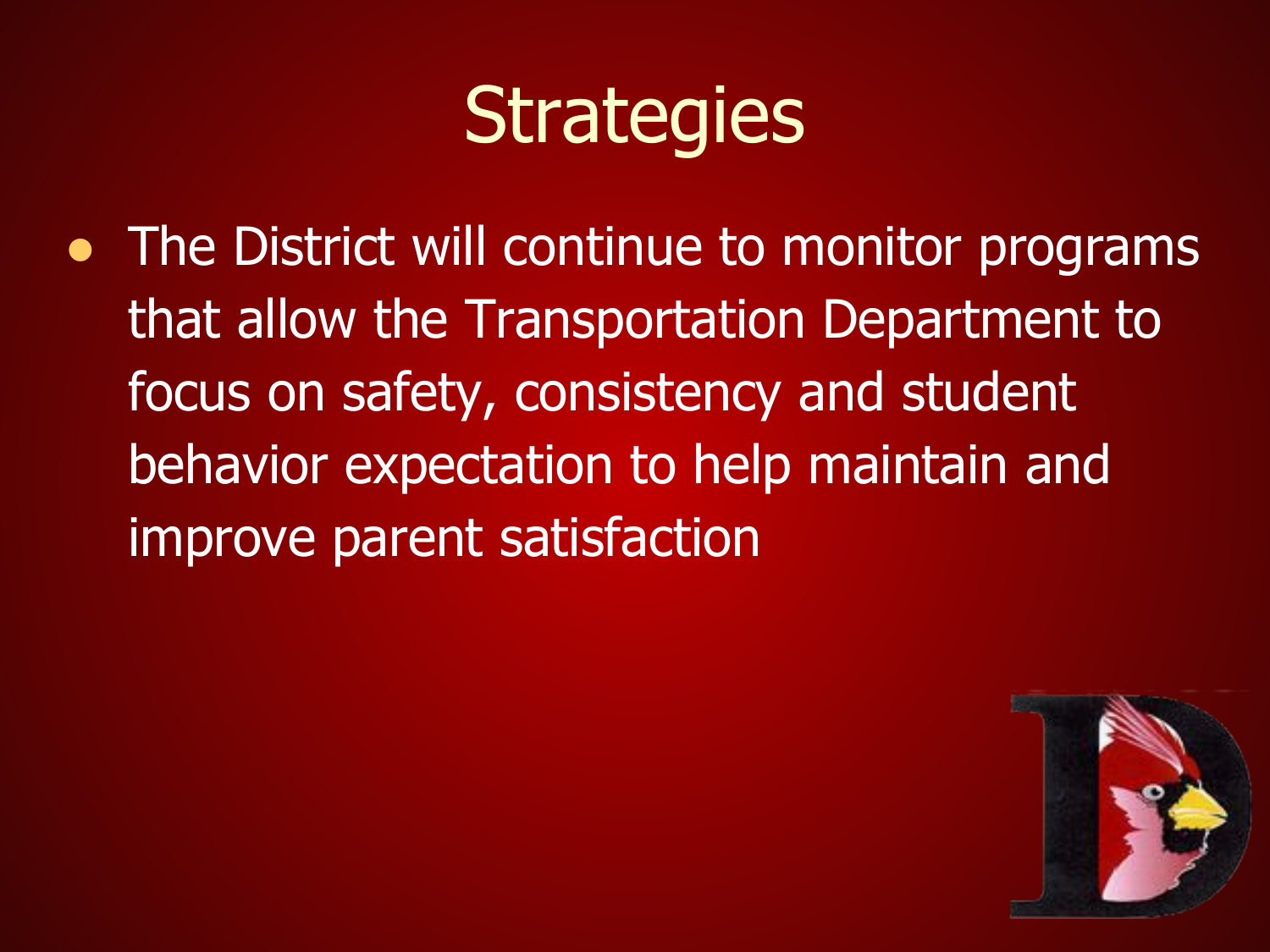• The District will explore and implement practical cost containment measure to minimize cost associated with custodial and maintenance services, utilities, property and liability insurance, and facility repairs and maintenance

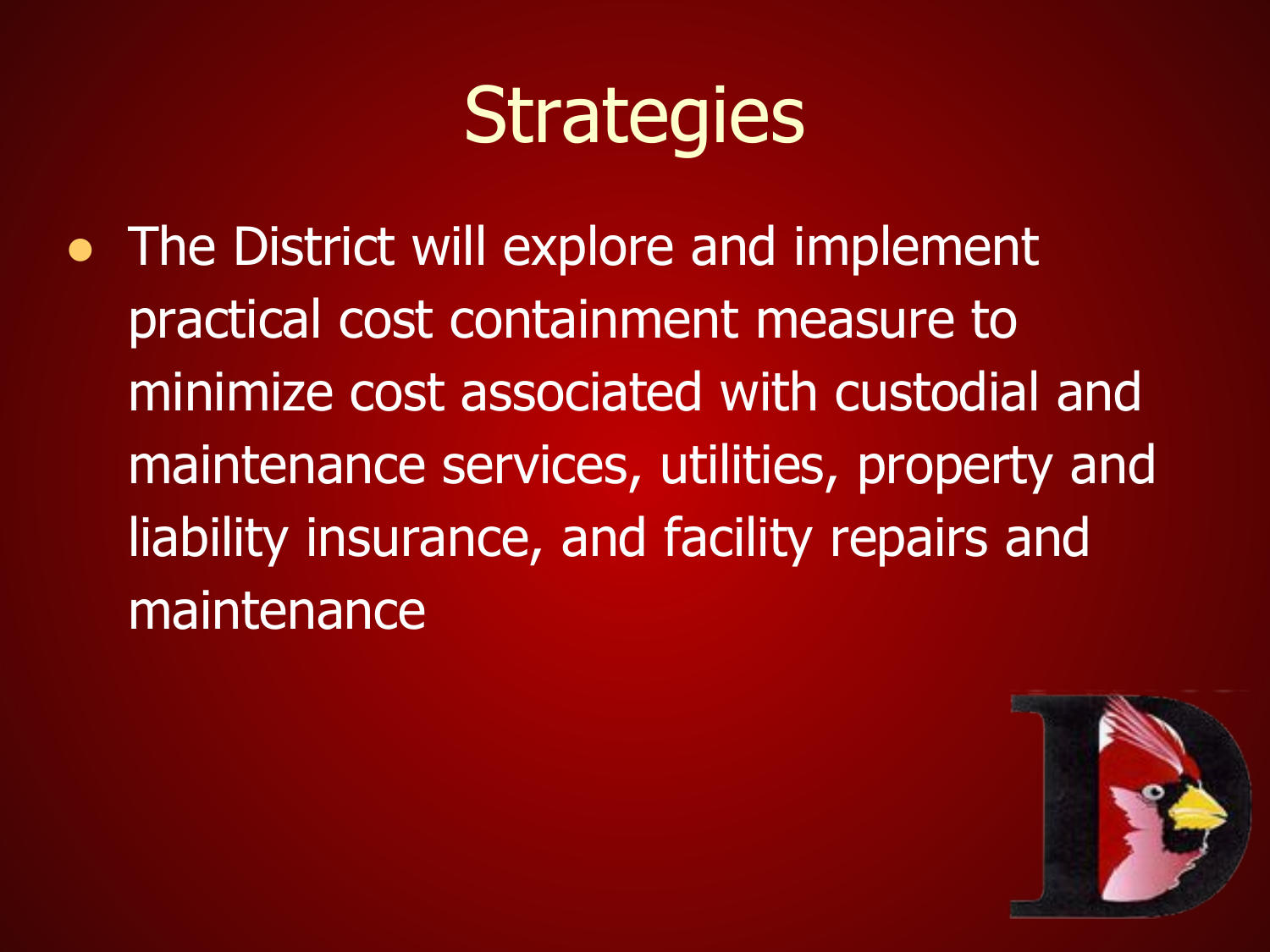- The District will continue to engage employees to follow the Energy Education guidelines to reduce utility costs
- The District will continue to look for ways to conserve energy and reduce utility costs

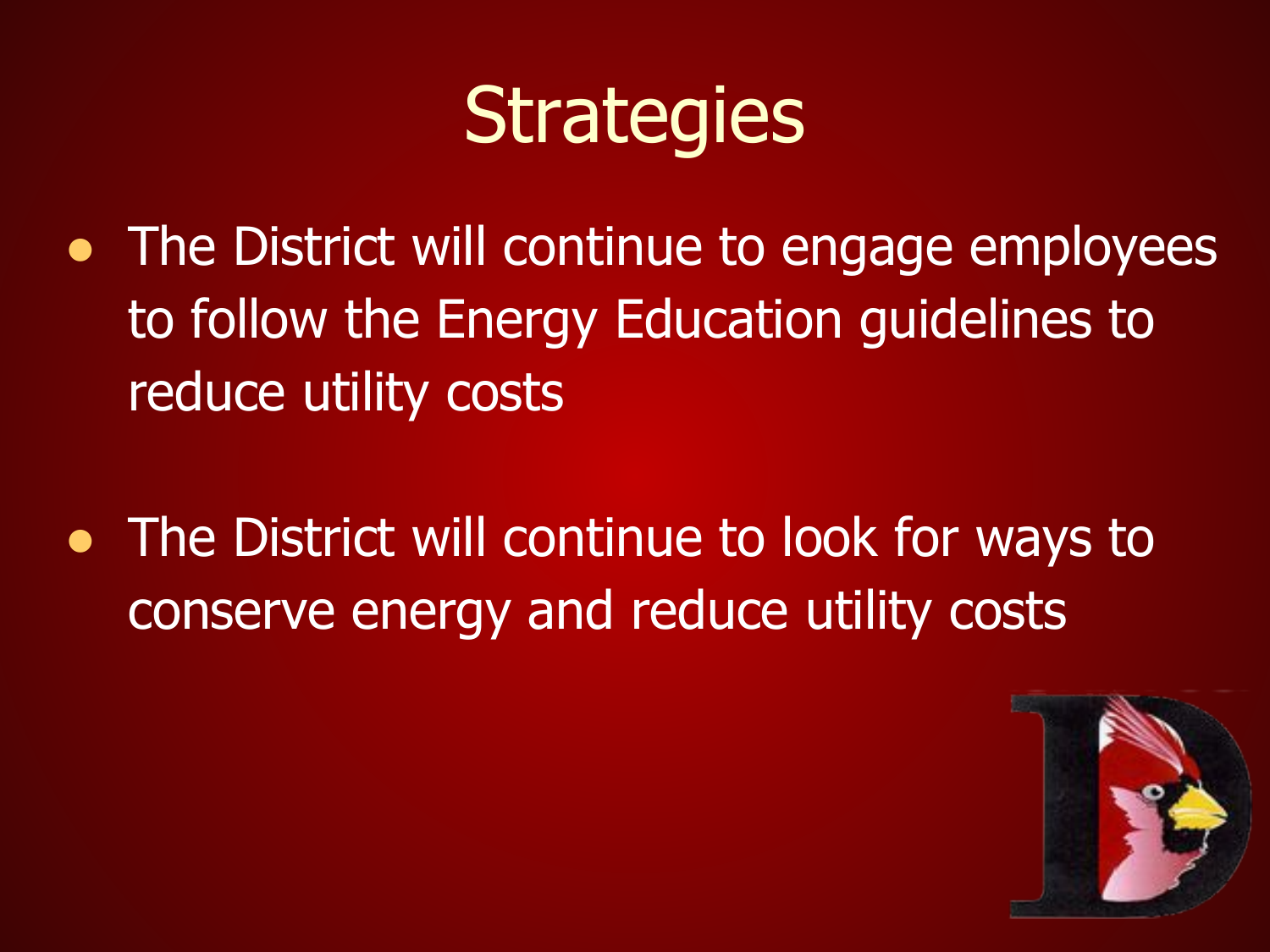

#### Board Climate Goal

Presented August 6, 2018 - Davison Board of Education

Holly Halabicky, Executive Director of Student Services

**Davison Community Schools**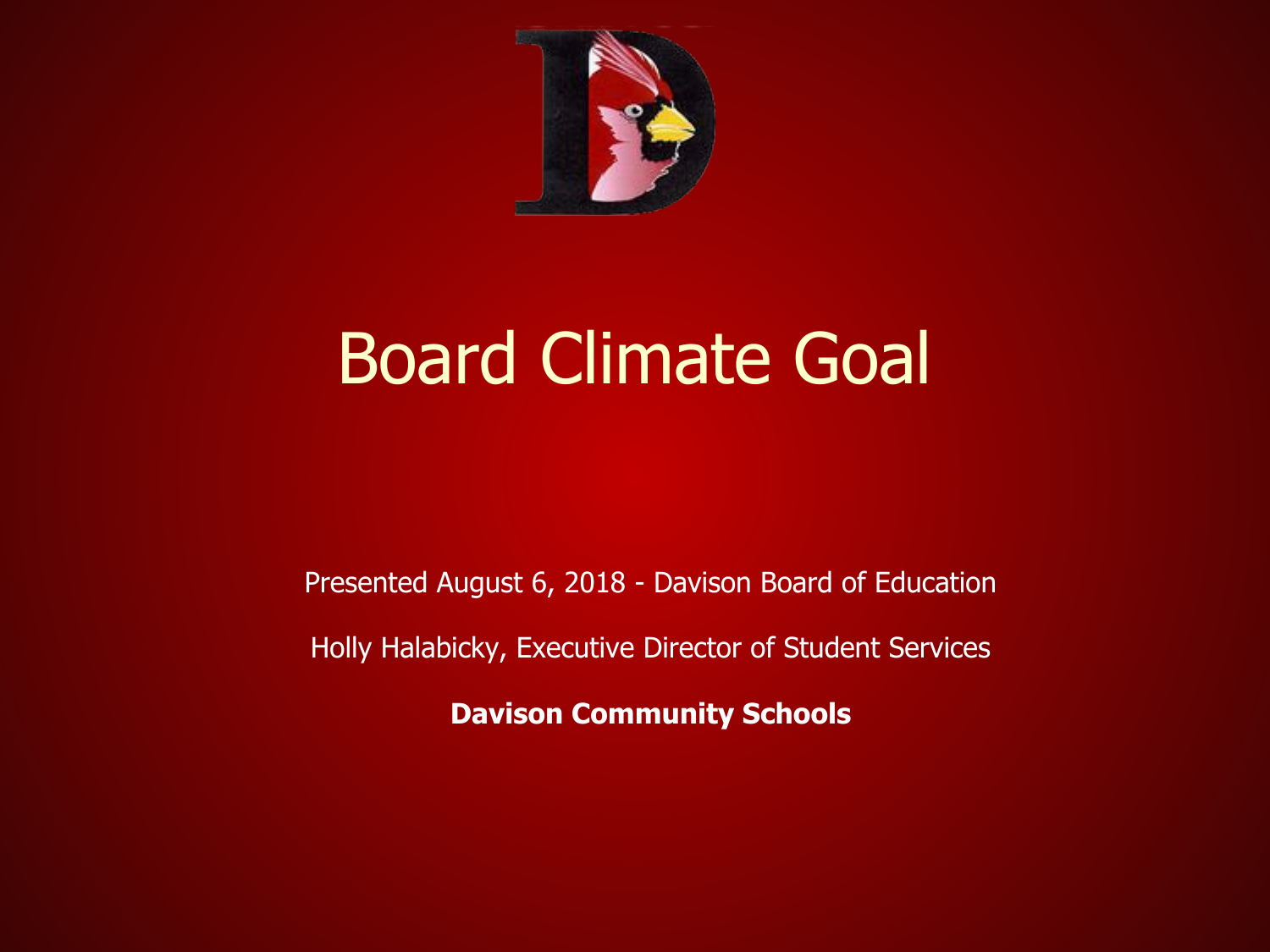**Goal:** Davison Community Schools will develop and maintain a cooperative, safe and respectful environment.

Measures:

1. Connection to School 2. Safety 3. Programs

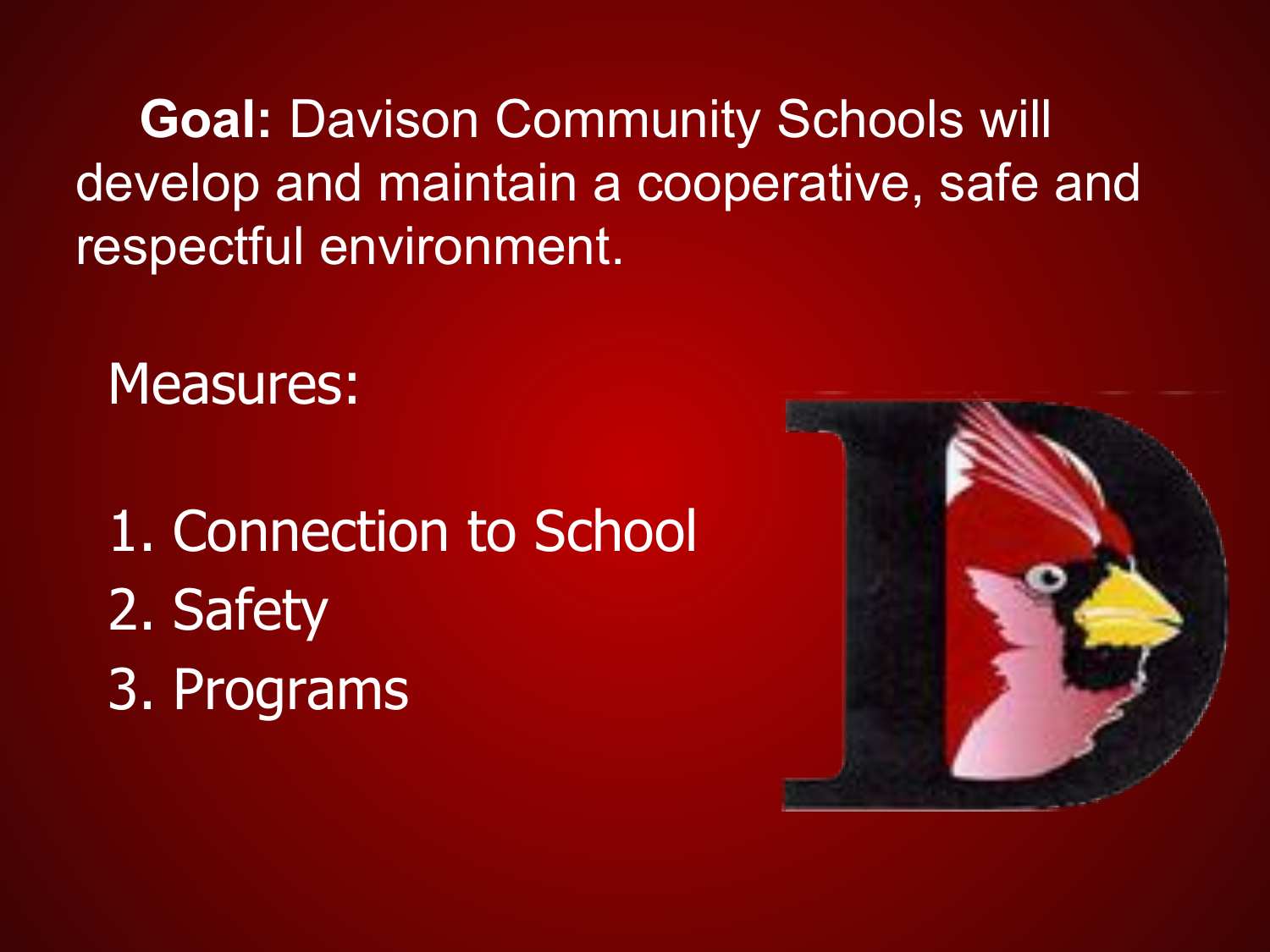# Connection to School Indicators

- . Parent Satisfaction Survey
	- Feeling connected
	- Bus driver is friendly & welcoming
	- Lunch monitor, cooks, cashiers are friendly and helpful
	- My child has at least one adult that they trust and are connected to at school.
- . Student Perception Data
	- Michigan Profile of Healthy Youth (MiPHY)
	- Promoting Positive School Climate (PPSC)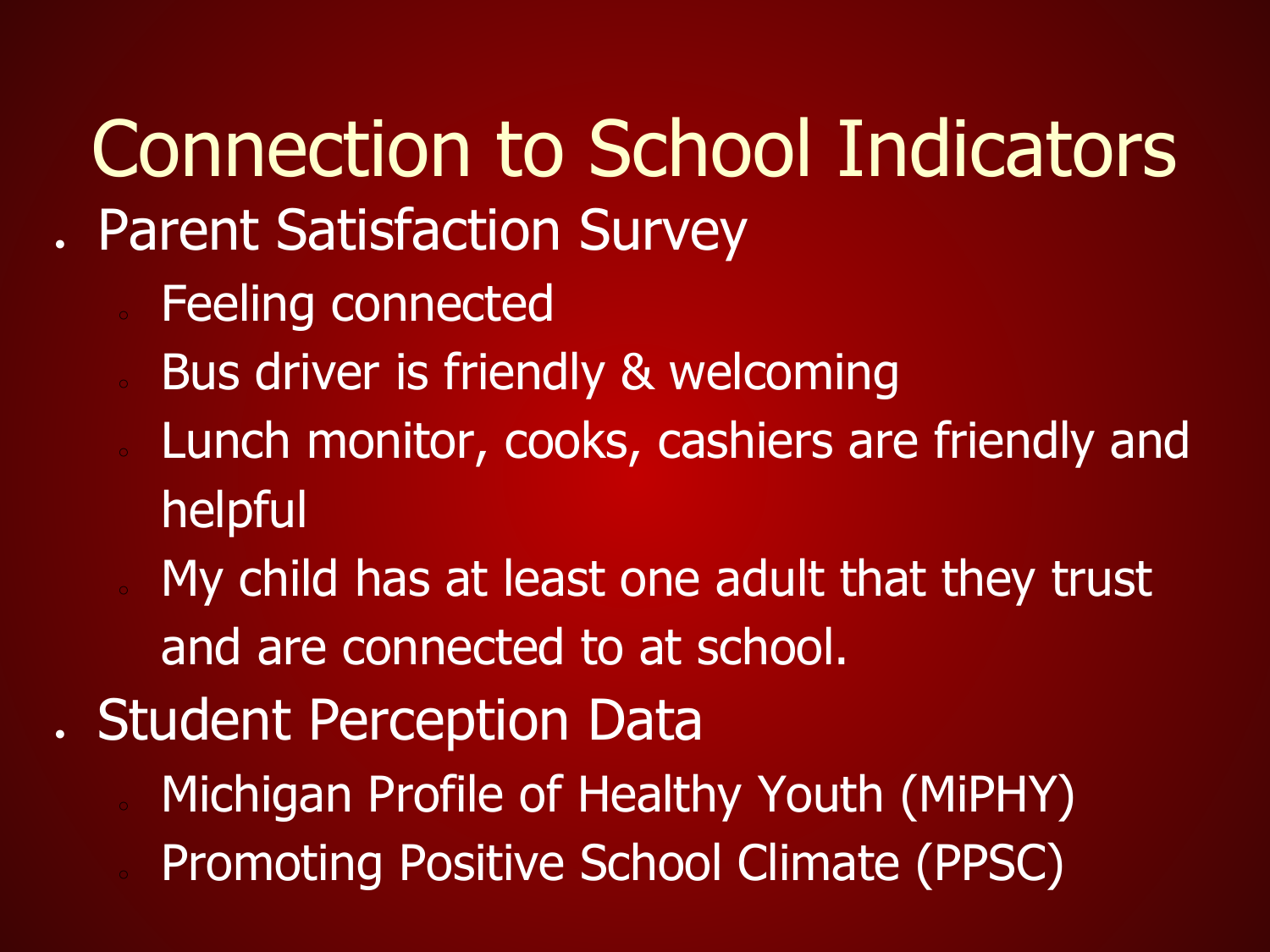#### Strategies - Connections

- Develop and implement a system to ensure that every student has at least "1 Champion" who knows and supports them
- Professional Development ○ Relationships
- Parent Engagement
	- PEP, Social Media, Parent - Teacher Conferences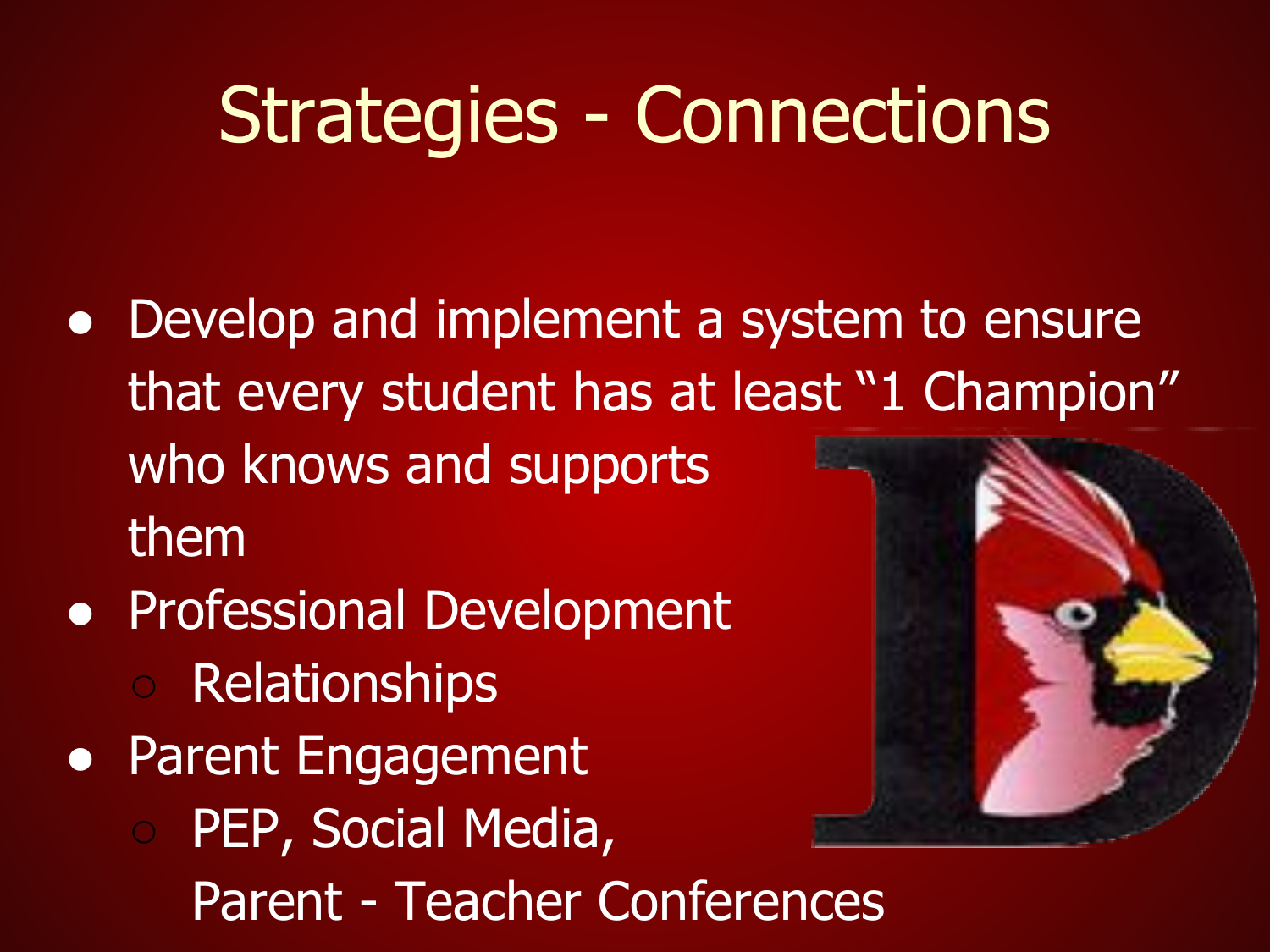## Safety Indicators

• Parent Satisfaction Survey ○ My child feels safe and respected at school. • Office Discipline Referrals  $\circ$  85% or more = 0 - 1 ODR's  $\circ$  10% or less = 2 - 4 ODR's  $\overline{0.5\%}$  or less  $= 5$  or more ODR's **• Student perception data** ○ MiPHY, PPSC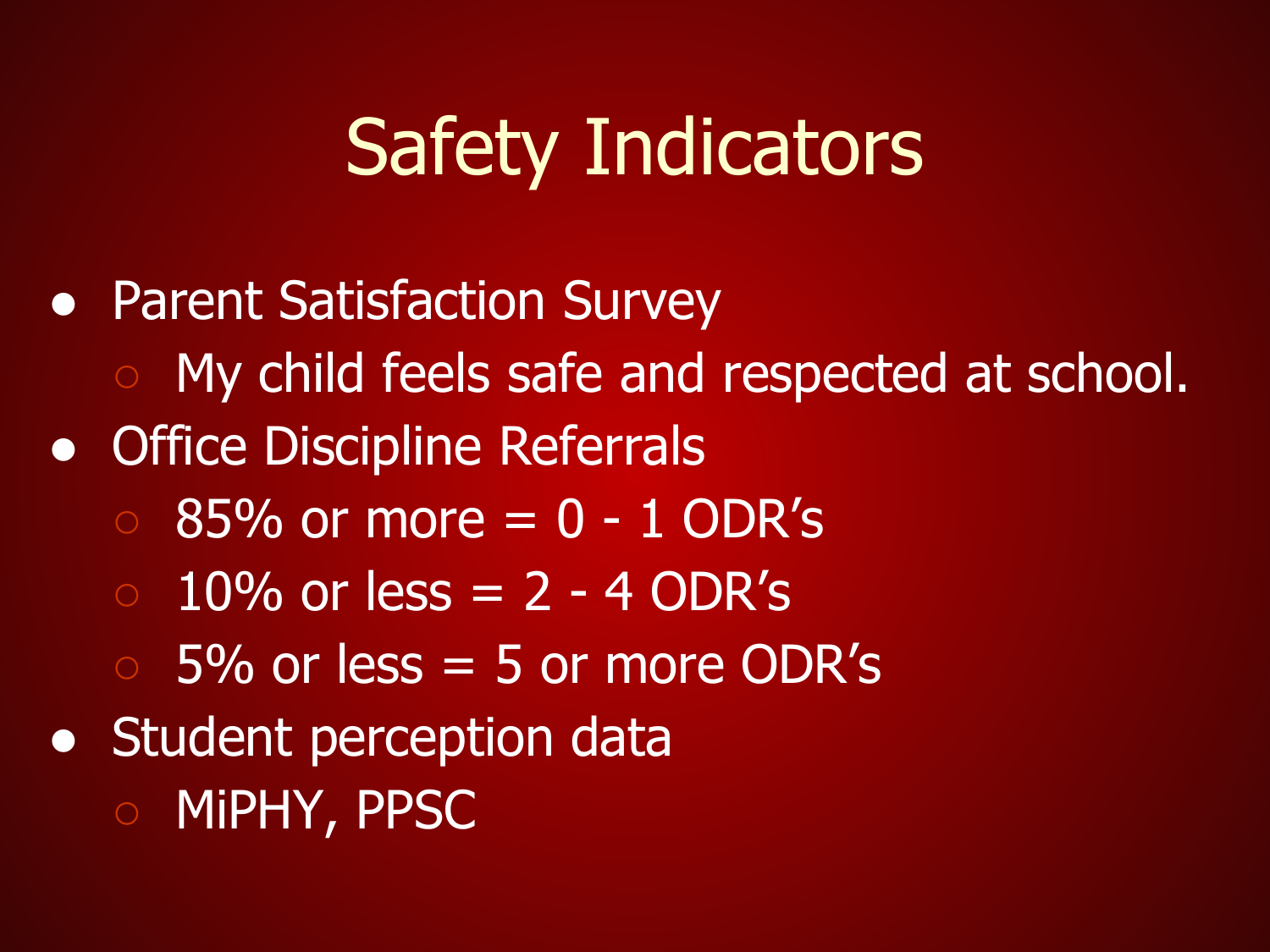## Strategies - Safety

- Develop and implement a coordinated, systematic continuum of behavior support that evaluates data, monitors effectiveness and supports academic achievement.
- Implement strategic intervention plans for students with four or more ODR's
- Implementation of Restorative Practices
- Develop and implement systematic re-entry procedures for students returning after OSS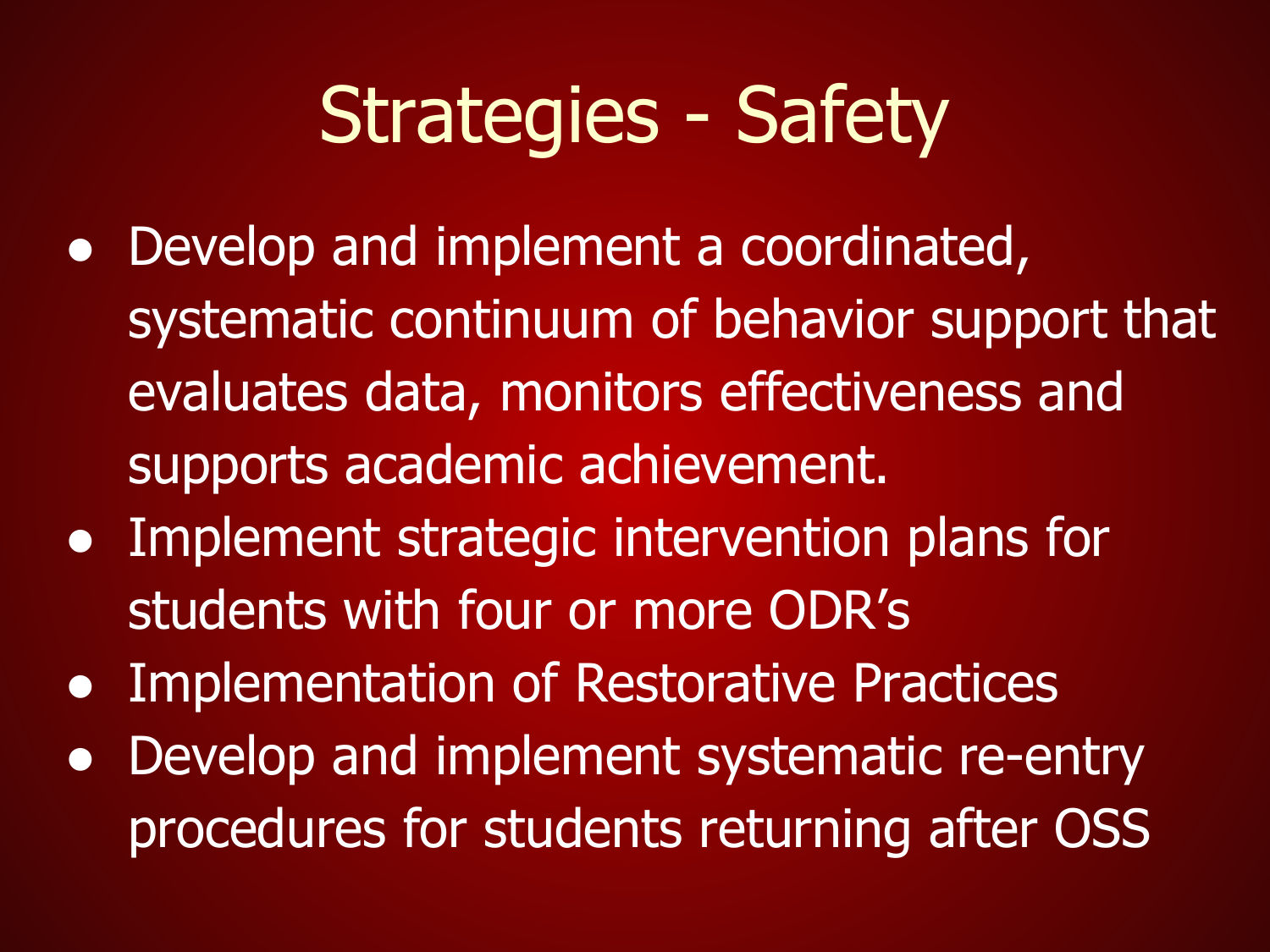## Programs Indicators

- Participation Rates and Parent Satisfaction Survey
	- Intersessions
	- Athletics
	- Extra Curricular Activities

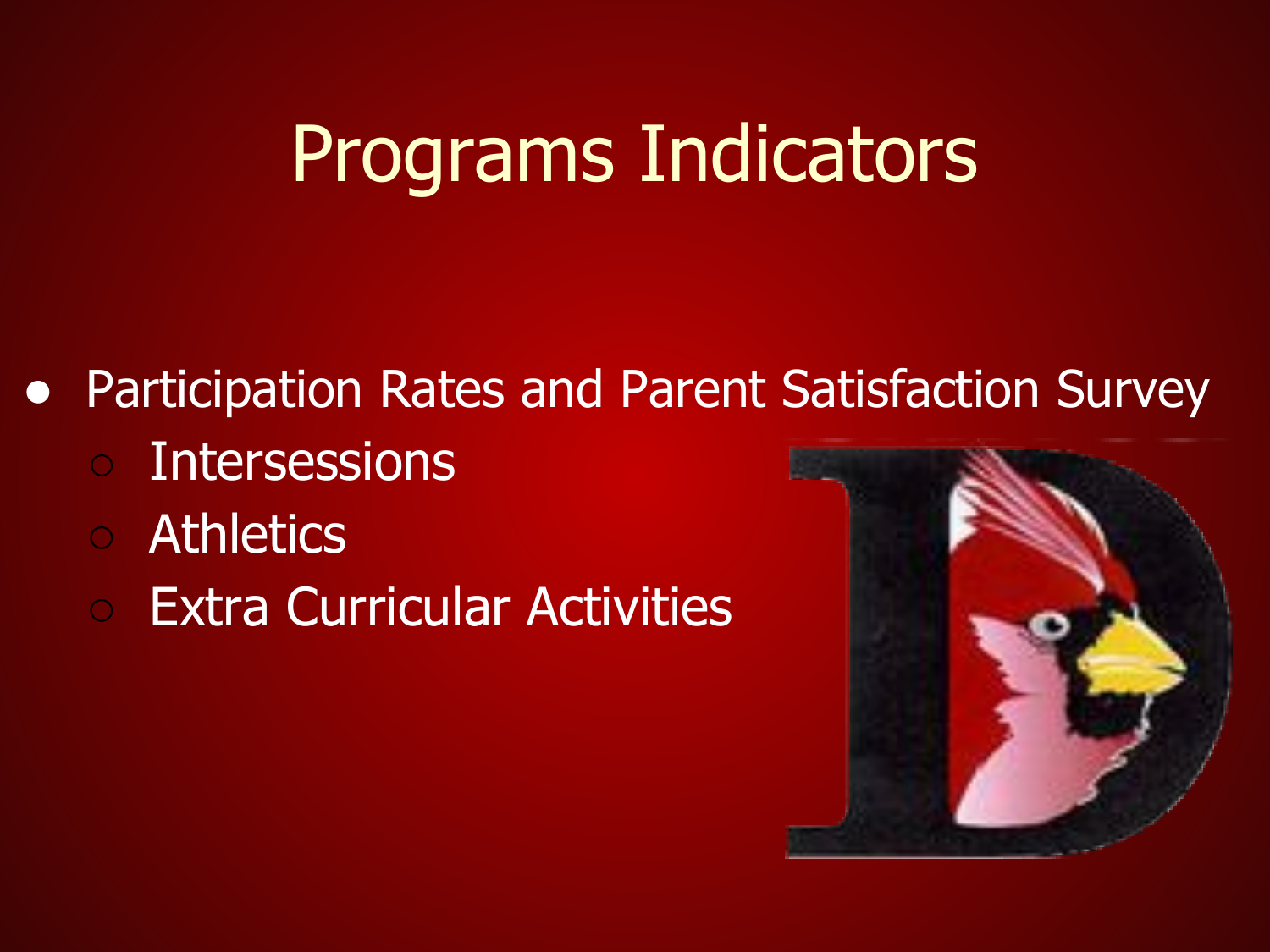- Offer high quality programs through intersessions and after school activities.
- Regular and continuous professional development for certified and non-certified staff